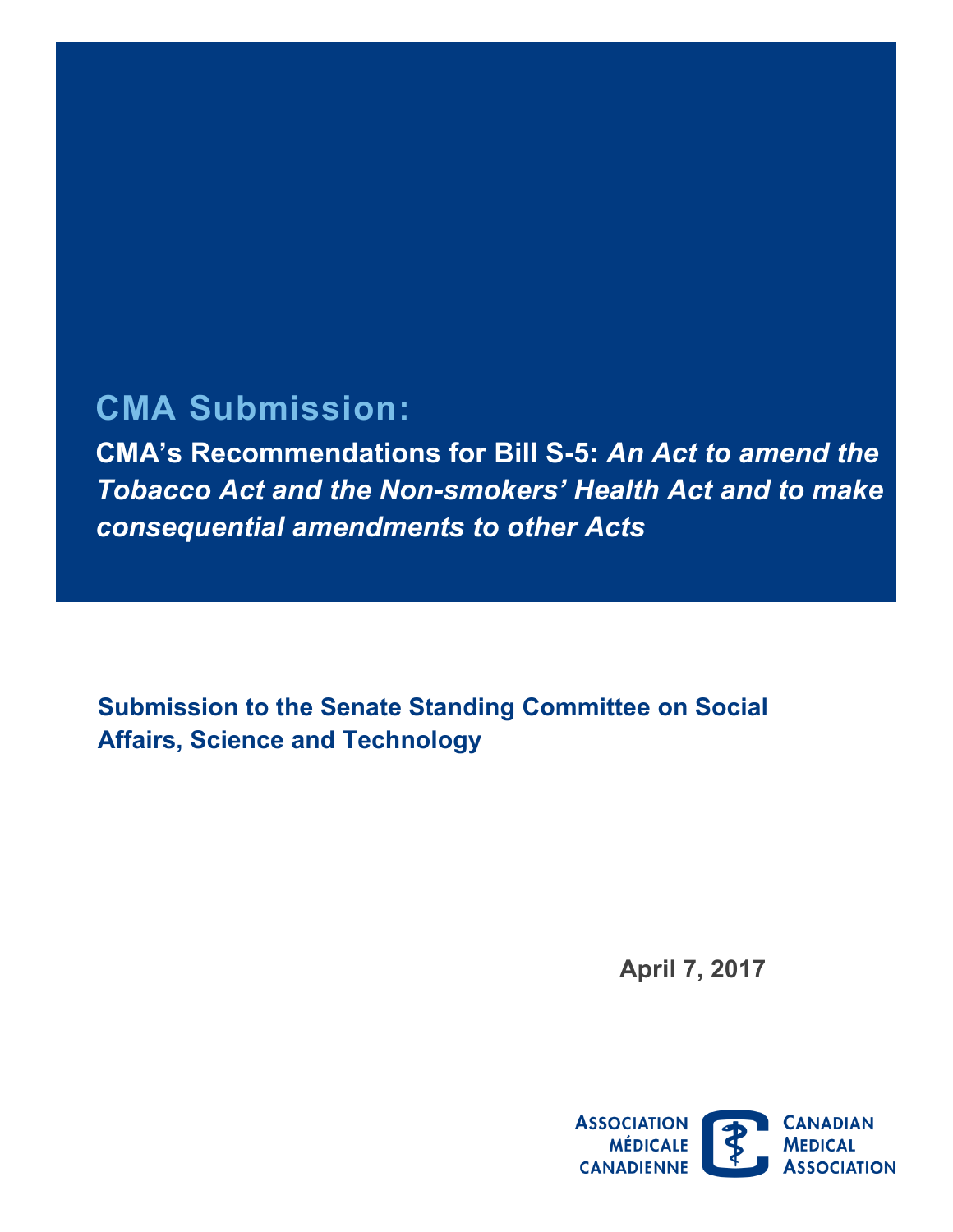The Canadian Medical Association (CMA) is the national voice of Canadian physicians. Founded in 1867, the CMA's mission is helping physicians care for patients.

On behalf of its more than 85,000 members and the Canadian public, the CMA performs a wide variety of functions. Key functions include advocating for health promotion and disease/injury prevention policies and strategies, advocating for access to quality health care, facilitating change within the medical profession, and providing leadership and guidance to physicians to help them influence, manage and adapt to changes in health care delivery.

The CMA is a voluntary professional organization representing the majority of Canada's physicians and comprising 12 provincial and territorial divisions and over 60 national medical organizations.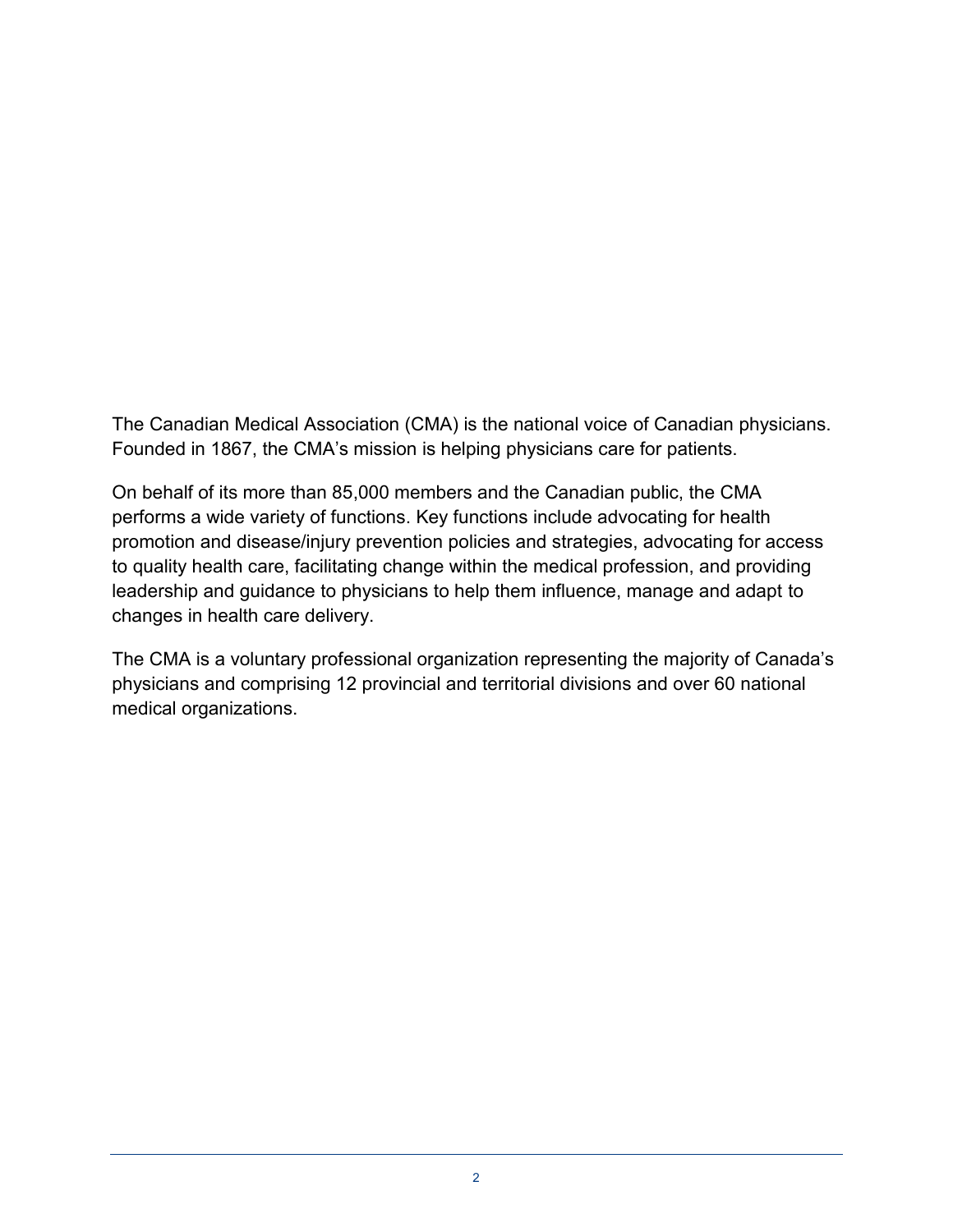## **Introduction**

The Canadian Medical Association (CMA) is pleased to provide this submission to the Senate Social Affairs, Science and Technology Committee for its study of Bill S-5, *An Act to amend the Tobacco Act and the Non-Smokers Health Act and to make consequential amendments to other Acts.* We support the government's effort to implement a new legislative and regulatory framework to address vaping products and related matters. Vaping products, such as electronic cigarettes (or e-cigarettes) replicate the act and taste of smoking but do not contain tobacco. We also recognize that the federal government is attempting to find a balance between regulating vaping devices and making them available to adults.

Canada's physicians, who see the devastating effects of tobacco use every day in their practices, have been working for decades toward the goal of a smoke-free Canada. The CMA issued its first public warning concerning the hazards of tobacco in 1954 and has continued to advocate for the strongest possible measures to control its use. The CMA has always supported strong, comprehensive tobacco control legislation, enacted and enforced by all levels of government, and we continue to do so. Our most recent efforts centred on our participation in the 2016 Endgame Summit, held late last year in Kingston, Ontario.

This brief will focus on three areas: supporting population health; the importance of protecting youth; and, the promotion of vaping products.

### **Overview**

 Tobacco is an addictive and hazardous product, and a leading cause of preventable disease and death in Canada. Smoking has been on the decline in Canada the most recent Canadian Community Health Survey reports that 17.7% of the population aged 12 and older were current daily or occasional smokers in 2015 (5.3 million smokers); that is down from 18.1% in 2014.<sup>1</sup> Many strong laws and regulations have already been enacted but some areas remain to be addressed and strengthened especially as the tobacco industry continues to evolve. Electronic cigarettes and vaping represents the next step in that evolution.

 While Canada is to be congratulated on its success to date, it needs to maintain an environment that encourages Canadians to remain tobacco-free if smoking prevalence is to be reduced further in Canada. The CMA believes it is incumbent on all levels of government in Canada to keep working on comprehensive, coordinated and effective tobacco control strategies, including vaping products, to achieve that goal.

 $\overline{\phantom{a}}$ 1 Statistics Canada. Smoking, 2015 *Health Fact Sheets* Canadian Community Health Survey, 2015 82- 625-X March 22, 2017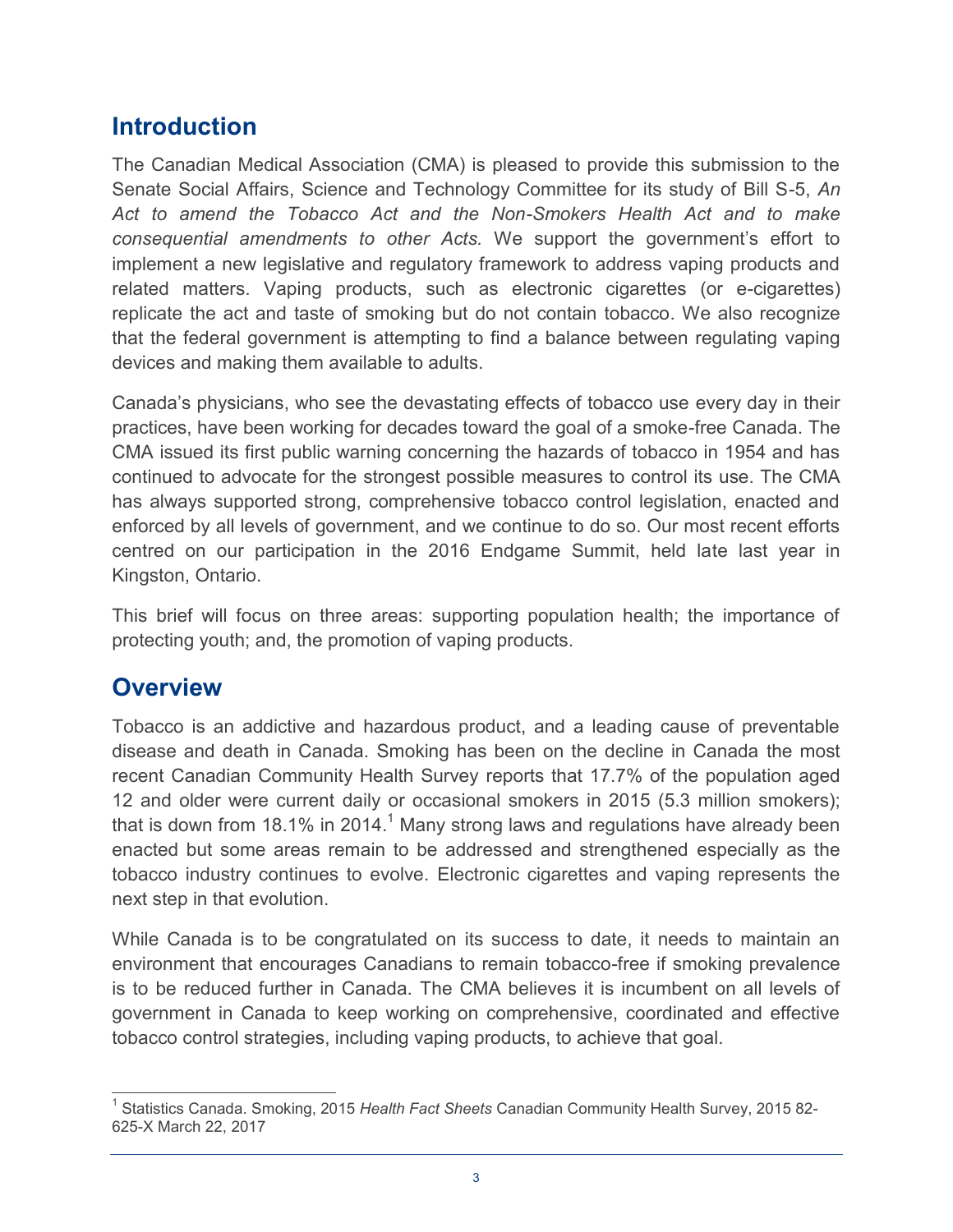# **Supporting Population Health**

 The arrival of vaping products in Canada placed them in a "grey zone" with respect to legislation and regulation. Clarification of their status is crucial from a public health perspective because of their growing popularity, particularly among youth. $2$  E-cigarettes have both defenders and opponents. Proponents say they are safer than tobacco cigarettes since they do not contain the tar and other toxic ingredients that are the cause of tobacco related disease. Indeed, some believe they serve a useful purpose as a harm reduction tool or cessation aid (though it is forbidden to market them as such since that claim has never been approved by Health Canada).

 Opponents are concerned that the nicotine delivered via e-cigarettes is addictive and that the cigarettes may contain other toxic ingredients such as nitrosamines. Also, they worry that acceptance of e-cigarettes will undermine efforts to de-normalize smoking, and that they may be a gateway to the use of tobacco by people who might otherwise have remained smoke-free. This issue will be addressed later in this brief.

 This difference of opinion certainly highlights the need for more research into the harms and benefits of vaping products and the factors that cause people to use them.<sup>3</sup> Encouraging smokers to move from combustible tobacco products to a less harmful form of nicotine may be a positive step. However the current available evidence is not yet sufficient to establish them as a reliable cessation method.

 of studies demonstrate a positive relationship between e-cigarette use and smoking cessation, the evidence remains inconclusive due to the low quality of the research published to date."<sup>4</sup> Indeed, some are helped by these devices to quit smoking but "more carefully designed and scientifically sound studies are urgently needed to establish unequivocally the long-term cessation effects of e-cigarettes and to better understand how and when e-cigarettes may be helpful."<sup>5</sup> The authors found that the evidence examining e-cigarettes as an aid to quitting smoking was determined to be "very low to low."<sup>6</sup> A similar result was found for their use in reducing smoking; the quality of the evidence was revealed as being "very low to moderate."<sup>7</sup> A systematic review published by M. Malas *et al.* (2016) concluded that while "a majority

 This conclusion is supported by another review conducted by the University of Victoria (2017). It too indicates that there are not enough studies available to fully determine the

4 Malas M., van der Tempel J., Schwartz R., *et al*. Electronic cigarettes for smoking cessation: A systematic review. *Nicotine & Tobacco Research* 2016, 1-12 doi:10.1093/ntr/ntw119

 $\overline{a}$  $2$  Czoli CD., Hammond D., White CM., Electronic cigarettes in Canada: Prevalence of use and perceptions among youth and young adults. *Can J Public Health* 2014;105(2):e97-e102<br><sup>3</sup> Filippos FT., Laverty AA., Gerovasili V, *et al.* Two-year trends and predictors of e-cigarette use in 27

European Union member states. *Tob Control* 2017;26:98-104

<sup>5</sup>*Ibid*  <sup>6</sup> *Ibid* 

<sup>7</sup>*Ibid*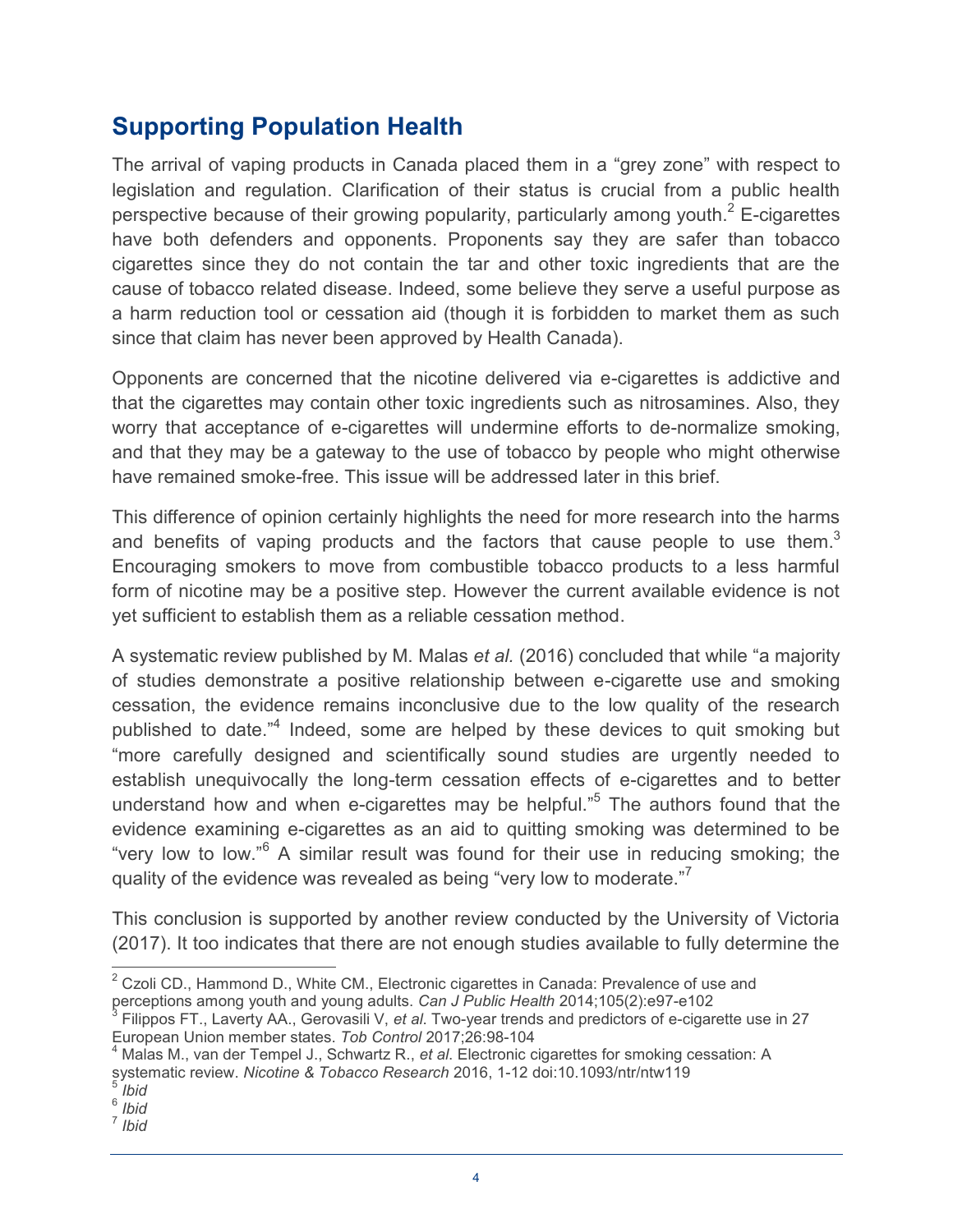efficacy of vaping devices as a tobacco cessation device.<sup>8</sup> This review also noted that there is "encouraging evidence that vapour devices can be at least as effective as other nicotine replacements."<sup>9</sup>

Another review by R. El Dib *et al.* (2017) reinforces these findings. Limited evidence was also found with respect to the impact of electronic devices to aide cessation. They also noted that the data available from randomized control trials are of "low certainty" and the "observational studies are of very low certainty."<sup>10</sup>

 The wide range of devices available makes it very difficult to test which are the most effective in helping cessation efforts. Many of the studies are on older devices so it is possible that as second-generation technology becomes available they will prove to be more successful. In view of this uncertainty, the CMA calls for more scientific research into the potential effectiveness and value of these devices as cessation aids. Physicians need to be confident that if they recommend such therapy to their patients it will have the desired outcome. To that end, we are pleased that Health Canada will continue to require manufacturers to apply for authorization under the *Food and Drugs Act* to sell products containing nicotine and make therapeutic claims.

### *Risk and Safety*

 In addition to the discussion concerning the usefulness of vaping devices as cessation devices, concerns from a public health standpoint involve the aerosol or vapour produced by heating the liquids used in these devices, and the nicotine some may contain. The tube of an e-cigarette contains heat-producing batteries and a chamber holding liquid. When heated, the liquid is turned into vapour which is drawn into the lungs. Ingredients vary by brand but many contain nicotine and/or flavourings that are intended to boost their appeal to young people.

 The CMA is concerned that not enough is known about the safety of the ingredients in the liquids being used in vaping devices. While it is the case that because e-cigarettes heat rather than burn the key constituent, they produce less harmful toxins and are much safer than conventional cigarettes. Research in the UK suggested that "long-term NRTs or e-cigarettes with combustible cigarettes, is associated with substantially Nicotine Replacement Therapy (NRT)-only and e-cigarette-only use, but not dual-use of

 $\overline{a}$  $^8$  O'Leary R., MacDonald M., Stockwell T., & Reist D. (2017) Clearing the Air: A systematic review on the harms and benefits of e-cigarettes and vapour devices. Victoria, BC: Centre for Addiction Research for BC

<sup>9</sup>*Ibid* 

<sup>&</sup>lt;sup>10</sup> El Dib R. Suzumura EA., Akl EA, et al. Electronic nicotine delivery systems and/or electronic nonnicotine delivery systems for tobacco or reduction: A systematic review and meta-analysis. *BMJ Open*  2017;7: e012680. Doi10:1136/bmjopen-2016-012680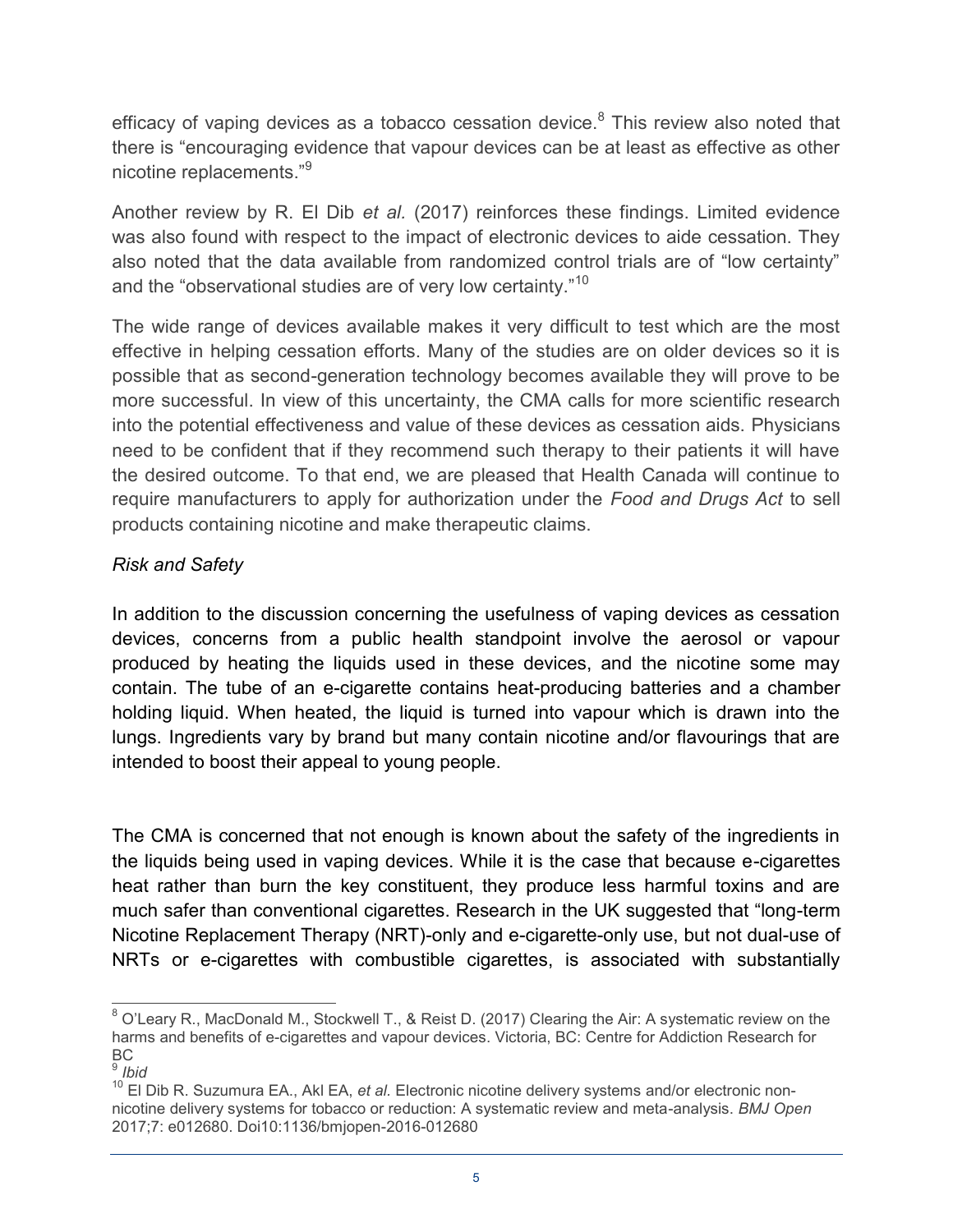reduced levels of measured carcinogens and toxins relative to smoking only combustible cigarettes."11 However, this study has been criticized because "it only looked at a few toxins and didn't test for any toxins that could be produced by ecigarettes."<sup>12</sup>

The variety of flavourings and delivery systems available make it imperative that the risks associated with these products be fully understood. As one study noted "analysis of e-liquids and vapours emitted by e-cigarettes led to the identification of several compounds of concern due to their potentially harmful effects on users and passively exposed non-users."<sup>13</sup> The study found that the emissions were associated with both cancer and non-cancer health impacts and required further study.<sup>14</sup>

consequences, including impaired fetal brain and lung development."<sup>15</sup> Therefore it is imperative that pregnant women and youth be protected. There is not enough known about the effects of long-term exposure to the nicotine inhaled through vaping devices There is another aspect of the public health question surrounding vaping devices. There is data to support the idea that "nicotine exposure during periods of developmental vulnerability (e.g., fetal through adolescent stages) has multiple adverse health at this time.16

- 1) Given the scarcity of research on e-cigarettes the Canadian Medical Association calls for ongoing research into the potential harms of electronic cigarette use, including the use of flavourings and nicotine.
- 2) The CMA calls for more scientific research into the potential effectiveness and value of these devices as cessation aids..
- 3) The Canadian Medical Association supports efforts to expand smoke-free policies to include a ban on the use of electronic cigarettes in areas where smoking is prohibited.

 cigarette and nicotine replacement therapy users. *Annals of Internal Medicine* doi:10.7326/M16-1107 7 February 2017 <sup>11</sup> Shahab L, Goniewicz M., Blount B., et al. Nicotine, carcinogen, and toxin exposure in long-term e-

<sup>&</sup>lt;sup>12</sup> Collier R. E-cigs have lower levels of harmful toxins. *CMAJ* 2017 February 27;189:E331. doi: 10.1503/cmaj.1095396

 affecting the release of harmful chemicals. *Environmental Science and Technology* July 2016 13Sleiman M., Logue J., Montesinos VN. *et al*. Emissions from electronic cigarettes : Key parameters doi:10.1021/acs.est.6b01741

<sup>14</sup>*Ibid* 

<sup>&</sup>lt;sup>15</sup> England LJ., Bunnell RE., et al. Nicotine and the developing human. Am J. Prev Med 2015

<sup>&</sup>lt;sup>16</sup> Editorial. Use of Electronic Cigarettes by Adolescents. Journal of Adolescent Health 57 (2015) 569-570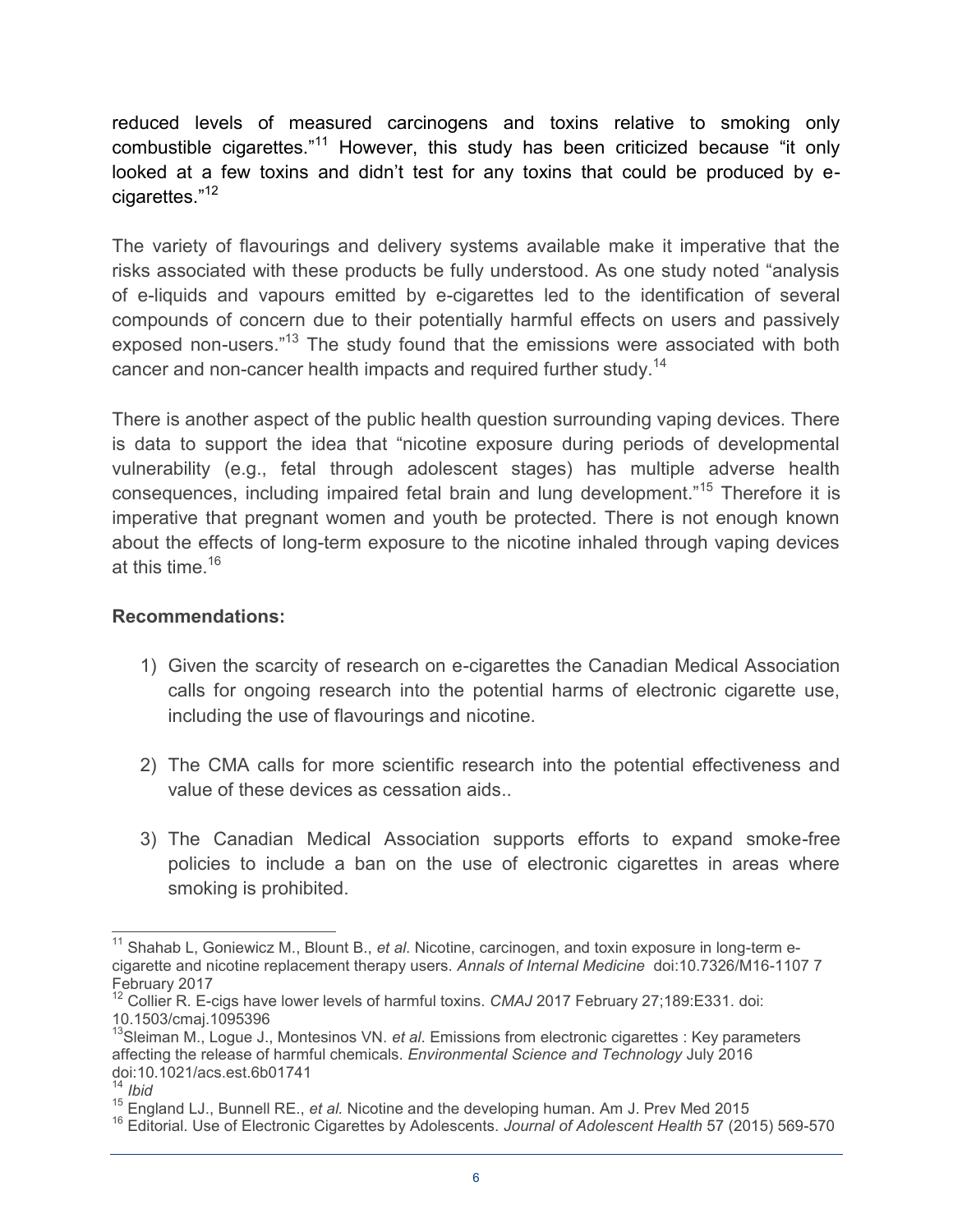# **Protecting Youth**

The CMA is encouraged by the government's desire to protect youth from developing nicotine addiction and inducements to use tobacco products. Young people are particularly vulnerable to peer pressure, and to tobacco industry marketing tactics.

imperative.<sup>17</sup> The CMA supports continued health promotion and social marketing programs aimed at addressing the reasons why young people use tobacco and have been drawn to vaping devices, discouraging them from starting to use them and persuading them to quit, and raising their awareness of tobacco industry marketing tactics so that they can recognize and counteract them. These programs should be available continuously in schools and should begin in the earliest grades. The "cool/fun/new" factor that seems to have developed around vaping devices among youth make such programs all the more

 The CMA recommends a ban on the sale of all electronic cigarettes to Canadians younger than the minimum age for tobacco consumption in their province or territory. We are pleased to see that Bill S-5 aims to restrict access to youth, including prohibiting the sale of both tobacco and vaping products in vending machines as well as prohibiting sales of quantities that do not comply with the regulations.

 In fact, the CMA recommends tightening the licensing system to limit the number of outlets where tobacco products, including vaping devices, can be purchased. The more restricted is availability, the easier it is to regulate. The CMA considers prohibiting the promotion of flavours in vaping products that may appeal to youth, such as soft drinks and cannabis, to be a positive step.

A recent report published by the World Health Organization and the US National Cancer Institute indicated that websites dedicated to retailing e-cigarettes "contain themes that may appeal to young people, including images or claims of modernity, enhanced social status or social activity, romance, and the use of e-cigarettes by celebrities."<sup>18</sup> We are therefore pleased that sales of vaping products via the internet will be restricted through prohibiting the sending and delivering of such products to someone under the age of 18. This will be critical to limiting the tobacco industry's reach with respect to youth.

There have also been arguments around whether vaping products will serve as gateways to the use of combusted tobacco products. The University of Victoria (2017) paper suggests this isn't the case; it notes that "there is no evidence of any gateway

 $\overline{\phantom{a}}$ <sup>17</sup> Khoury M., Manlhiot C., *et al* Reported electronic cigarette use among adolescents in the Niagara region of Ontario. *CMAJ* 2016 DOI:10.1503/cmaj.151169<br><sup>18</sup> U.S. National Cancer Institute and World Health Organization. The Economics of Tobacco and

Tobacco Control. National Cancer Institute Tobacco Control Monograph 21. NIH Publication No. 16-CA-8029A. Bethesda, MD: U.S. Department of Health and Human Services, National Institutes of Health, National Cancer Institute; and Geneva, CH: World Health Organization; 2016.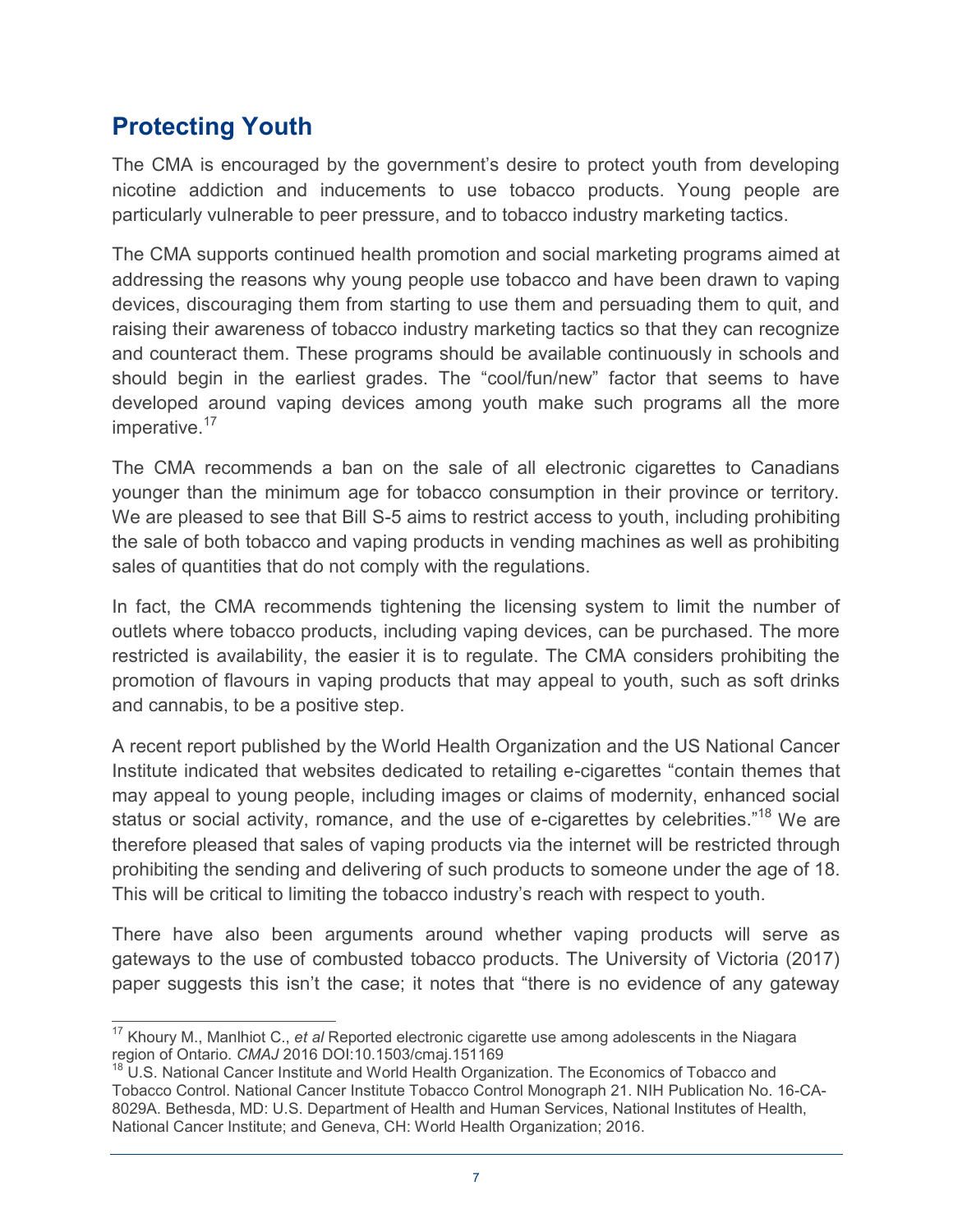take up tobacco use."<sup>19</sup> They base this on the decline in youth smoking while rates of the use of vaping devices rise.<sup>20</sup> Others contend that vaping is indeed a gateway, saying it acts as a "one-way bridge to cigarette smoking among youth. Vaping as a risk to e-cigarettes."<sup>21</sup> Further, in a "national sample of US adolescents and young adults, use of e-cigarettes at baseline was associated with progression to traditional cigarette effect whereby youth who experiment with vapour devices are, as a result, more likely to factor for future smoking is a strong, scientifically-based rationale for restricting access smoking. These findings support regulations to limit sales and decrease the appeal of ecigarettes to adolescents and young adults."<sup>22</sup>

However, there may be a role for vaping products in relation to young users. A New Zealand study conducted among young adults that examined how electronic nicotine delivery systems (ENDS) were used to recreate or replace smoking habits. It found that study participants "used ENDS to construct rituals that recreated or replaced smoking attributes, and that varied in the emphasis given to device appearance."<sup>23</sup> Further, it was suggested that ascertaining how "ENDS users create new rituals and the components they privilege within these could help promote full transition from smoking to ENDS and identify those at greatest risk of dual use or relapse to cigarette smoking."<sup>24</sup> The CMA believes that further research is needed on the question of the use of vaping products as a gateway for youth into combustible tobacco products.

- 1) The Canadian Medical Association recommends a ban on the sale of all electronic cigarettes to Canadians younger than the minimum age for tobacco consumption in their province or territory.
- 2) The Canadian Medical Association calls for ongoing research into the potential harms and benefits of electronic cigarette use among youth.
- 3) The Canadian Medical Association recommends tightening the licensing system to limit the number of outlets where tobacco products, including vaping devices, can be purchased.

 $\overline{\phantom{a}}$ <sup>19</sup> Op cit. O'Leary R., MacDonald M., Stockwell T., & Reist D. (2017) Clearing the Air: A systematic review on the harms and benefits of e-cigarettes and vapour devices. <sup>20</sup>*Ibid* 

<sup>&</sup>lt;sup>21</sup> Miech R., Patrick ME., O'Malley PM., *et al* E-cigarette use as a predictor of cigarette smoking: results from a 1-year follow-up of a national sample of 12<sup>th</sup> grade students. *Tob. Control* 2017;0:1-6. doi:10.1136/tobaccocontrol-2016-053291

<sup>&</sup>lt;sup>22</sup> Primack BA., Soneji S., Stoolmiller M., et al Progression to traditional cigarette smoking after electronic cigarette use among US adolescents and young adults. *JAMA Pediatr.* 2015;169(11): 1018- 1023.doi:10.1001/jamapediatrics.2015.1742

 $^{23}$  Hoek J., Thrul J. Ling P. Qualitative analysis of young adult ENDS users' expectations and experiences. *BMJ Open* 2017;7:e014990.doi:10

<sup>24</sup>*Ibid*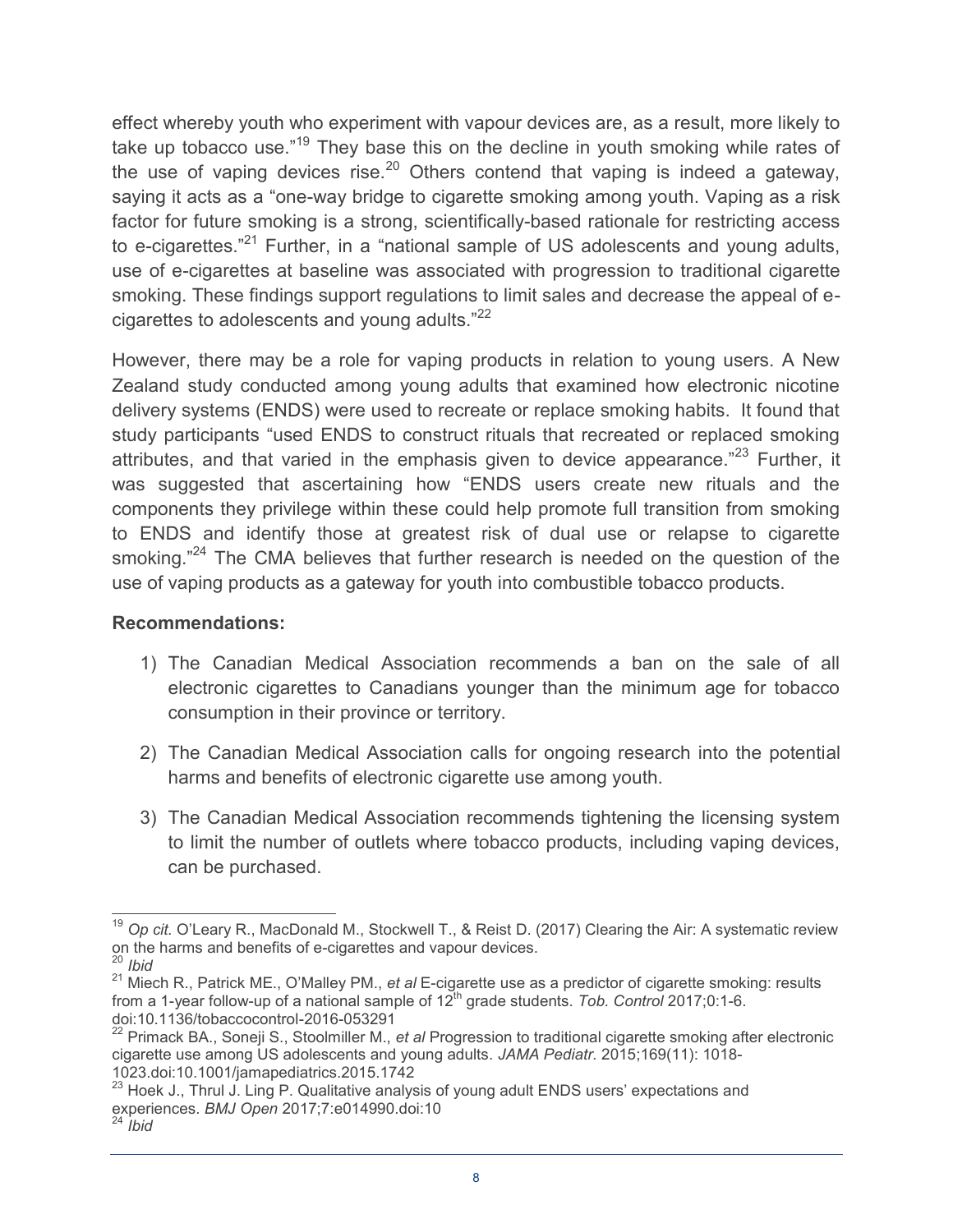## **Promotion of Vaping Products**

The CMA has been a leader in advocating for plain and standardized packaging for tobacco products for many years. We established our position in 1986 when we passed a resolution at our General Council in Vancouver recommending to the federal government "that all tobacco products be sold in plain packages of standard size with the words "this product is injurious to your health" printed in the same size lettering as the brand name, and that no extraneous information be printed on the package."

The CMA would like to see the proposed plain packing provisions for tobacco be extended to vaping products as well. The inclusion of the health warning messages on vaping products is a good first step but efforts should be made to ensure that they are of similar size and type as those on tobacco as soon as possible.

The restrictions being applied to the promotion of vaping products is a positive step, especially those that could be aimed at youth, but they do not go far enough. The CMA believes the restrictions on promotion should be the same as those for tobacco products. As the WHO/U.S. National Cancer Institute has already demonstrated, ecigarette retailers are very good at using social media to promote their products, relying on appeals to lifestyle changes to encourage the use of their products.

The CMA is also concerned that e-cigarette advertising could appear in locations and on mediums popular with children and youth if they are not prohibited explicitly in the regulations. This would include television and radio advertisements during times and programs popular with children and youth, billboards near schools, hockey arenas, and on promotional products such as t-shirts and ball caps.

As efforts continue to reduce the use of combustible tobacco products there is growing concern that the rising popularity of vaping products will lead to a "renormalization" of smoking. In fact, worry has been expressed that the manner they have been promoted "threaten(s) to reverse the successful, decades-long public health campaign to denormalize smoking."25 A recent US study indicated that students that use vaping products themselves, exposure to advertising of these devices, and living with other users of vaping products is "associated with acceptability of cigarette smoking, particularly among never smokers."<sup>26</sup> Further research is needed to explore these findings.

 $\overline{a}$ <sup>25</sup> Fairchild AL., Bayer R., Colgrove J. The renormalization of smoking? E-cigarettes and the tobacco<br>"endgame." N Engl J Med 370:4 January 23, 2014

<sup>&</sup>quot;endgame*." N Engl J Med* 370:4 January 23, 2014<br><sup>26</sup> K. Choi *et al.* Electronic nicotine delivery systems and acceptability of adult smoking among Florida youth: Renormalization of Smoking? *Journal of Adolescent Health* (2016) 1-7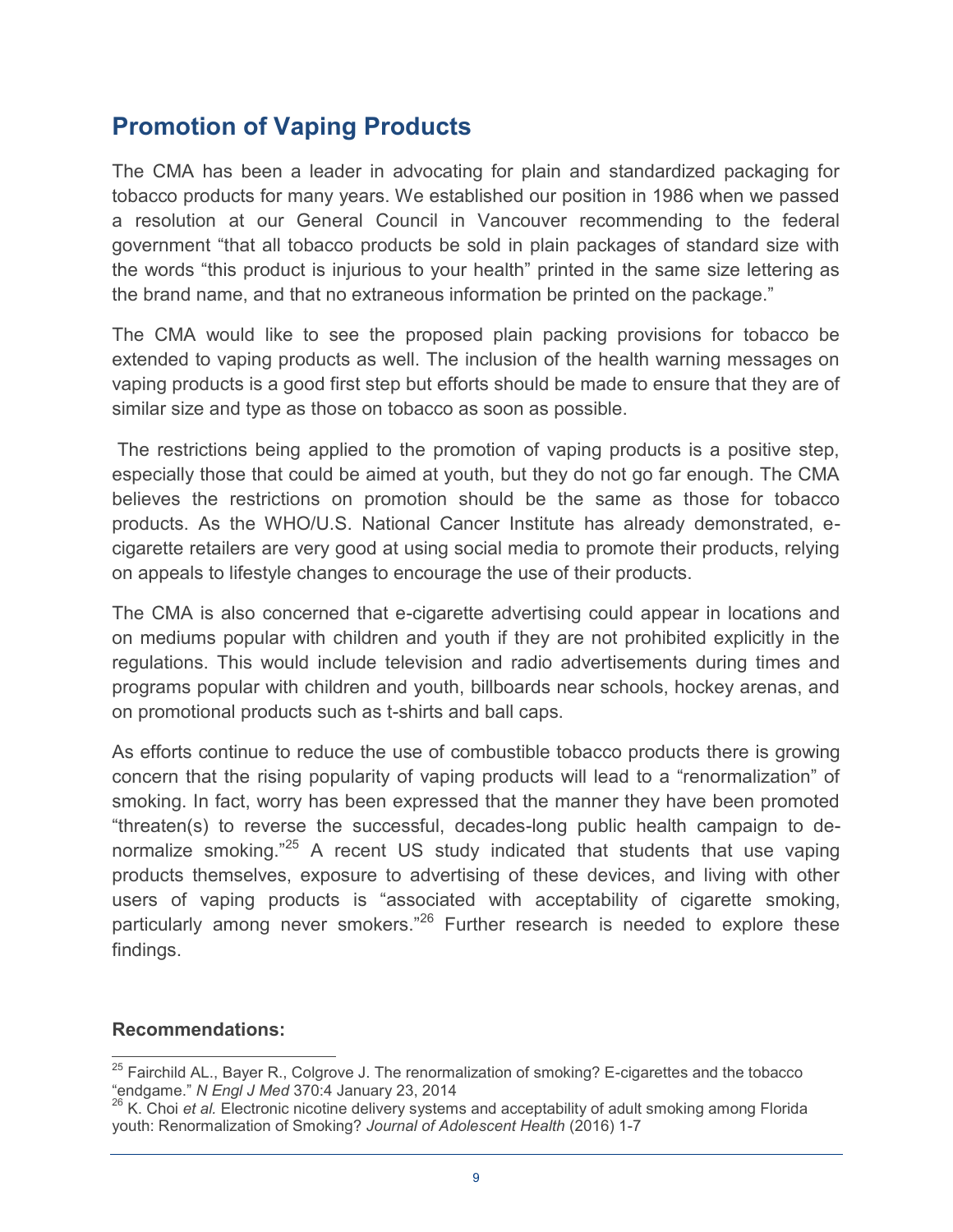- 1) The Canadian Medical Association recommends similar plain packaging provisions proposed for tobacco be extended to vaping products.
- 2) Health warning messages on vaping products should be of similar size and type as those on tobacco as soon as possible
- 3) The Canadian Medical Association believes the restrictions on promotion of vaping products and devices should be the same as those for tobacco products.

# **Conclusion**

 Tobacco is an addictive and hazardous product, and a leading cause of preventable disease and death in Canada. Our members see the devastating effects of tobacco use every day in their practices and to that end the CMA has been working for decades toward the goal of a smoke-free Canada. The tobacco industry continues to evolve and vaping represents the next step in that evolution.

 The CMA believes it is incumbent on all levels of government in Canada to keep working on comprehensive, coordinated and effective tobacco control strategies, including vaping products, to achieve that goal. Bill S-5 is another step in that journey. Researchers have identified potential benefits as well as harms associated with these products that require much more scrutiny. The association of the tobacco industry with these products means that strong regulations, enforcement, and oversight are needed.

- 1) Given the scarcity of research on e-cigarettes the Canadian Medical Association calls for ongoing research into the potential harms of electronic cigarette use, including the use of flavourings and nicotine.
- value of these devices as cessation aids.. 2) The CMA calls for more scientific research into the potential effectiveness and
- 3) The Canadian Medical Association supports efforts to expand smoke-free policies to include a ban on the use of electronic cigarettes in areas where smoking is prohibited.
- 4) The Canadian Medical Association recommends a ban on the sale of all electronic cigarettes to Canadians younger than the minimum age for tobacco consumption in their province or territory.
- 5) The Canadian Medical Association calls for ongoing research into the potential harms and benefits of electronic cigarette use among youth.